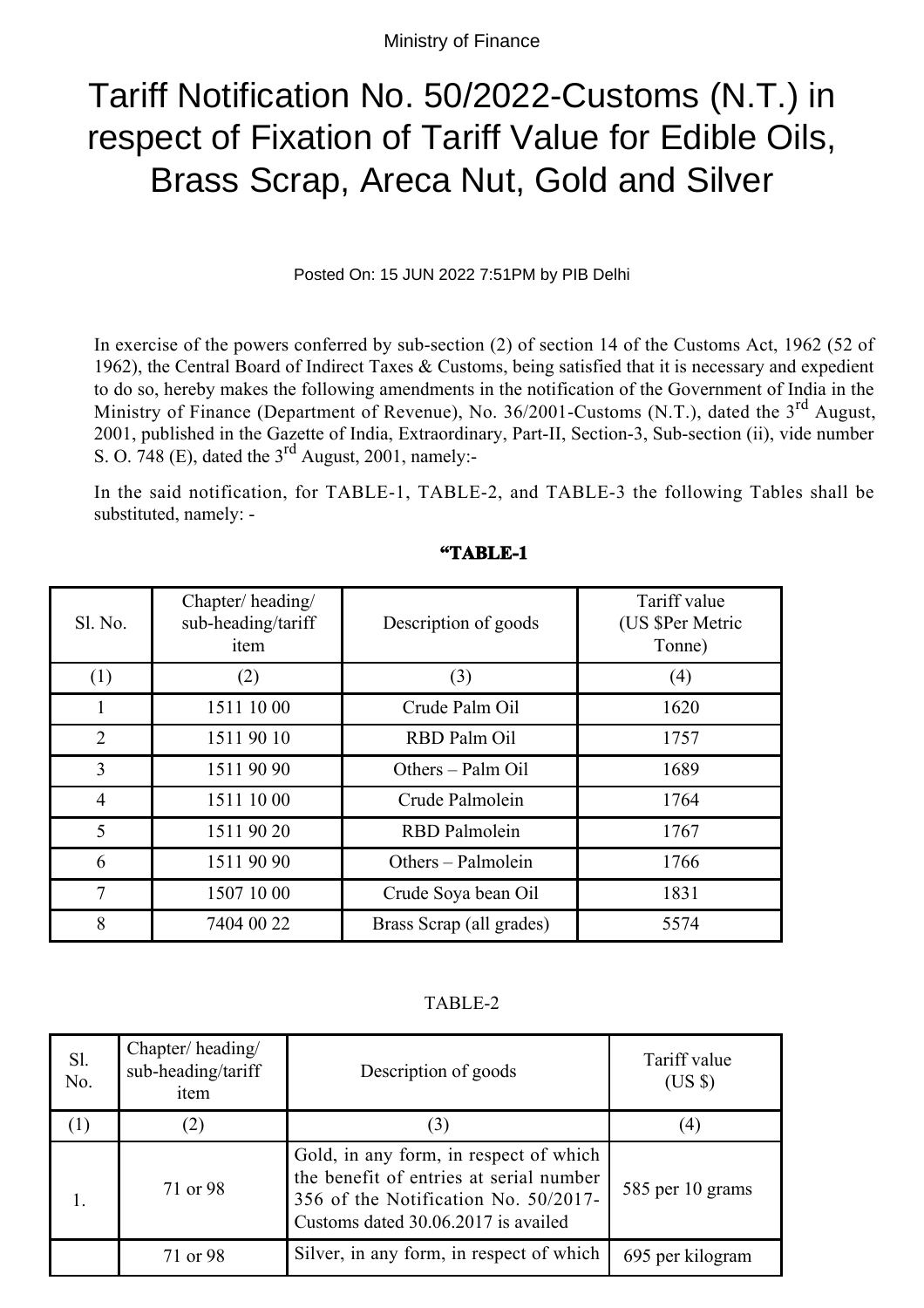| 2. |    | the benefit of entries at serial number<br>357 of the Notification No. 50/2017-<br>Customs dated 30.06.2017 is availed                                                                                                                                                                                                                                                                                                                                                                                                                                                                                                           |                  |
|----|----|----------------------------------------------------------------------------------------------------------------------------------------------------------------------------------------------------------------------------------------------------------------------------------------------------------------------------------------------------------------------------------------------------------------------------------------------------------------------------------------------------------------------------------------------------------------------------------------------------------------------------------|------------------|
| 3. | 71 | (i) Silver, in any form, other than<br>medallions and silver coins having silver<br>content not below 99.9% or semi-<br>manufactured forms of silver falling<br>under sub-heading 7106 92;<br>(ii) Medallions and silver coins having<br>silver<br>content not below 99.9% or semi-<br>manufactured forms of silver falling<br>under sub-heading 7106 92, other than<br>imports of such goods through post,<br>courier or baggage.<br>Explanation. - For the purposes of this<br>entry, silver in any form shall not<br>include foreign<br>currency coins, jewellery made of silver<br><sub>or</sub><br>articles made of silver. | 695 per kilogram |
| 4. | 71 | (i) Gold bars, other than tola bars,<br>bearing manufacturer's or refiner's<br>engraved serial number and weight<br>expressed in metric units;<br>(ii) Gold coins having gold content not<br>below 99.5% and gold findings, other<br>than imports of such goods through post,<br>courier or baggage.<br>Explanation. - For the purposes of this<br>entry, "gold findings" means a small<br>component such as hook, clasp, clamp,<br>pin, catch, screw back used to hold the<br>whole or a part of a piece of Jewellery in<br>place.                                                                                              | 585 per 10 grams |

## TABLE-3

| Sl.<br>No. | Chapter/heading/<br>sub-heading/tariff<br>item | Description of goods | Tariff value<br>(US \$ Per Metric Tonne) |
|------------|------------------------------------------------|----------------------|------------------------------------------|
|            |                                                |                      | 14                                       |
|            | 080280                                         | Areca nuts           | 7065"                                    |

This notification shall come into force with effect from the  $16<sup>th</sup>$  day of June, 2022.

Note: - The principal notification was published in the Gazette of India, Extraordinary, Part-II, Section-3, Sub-section (ii), vide Notification No. 36/2001–Customs (N.T.), dated the  $3<sup>rd</sup>$  August, 2001, vide number S. O. 748 (E), dated the 3<sup>rd</sup> August, 2001 and was last amended vide Notification No. 46/2022